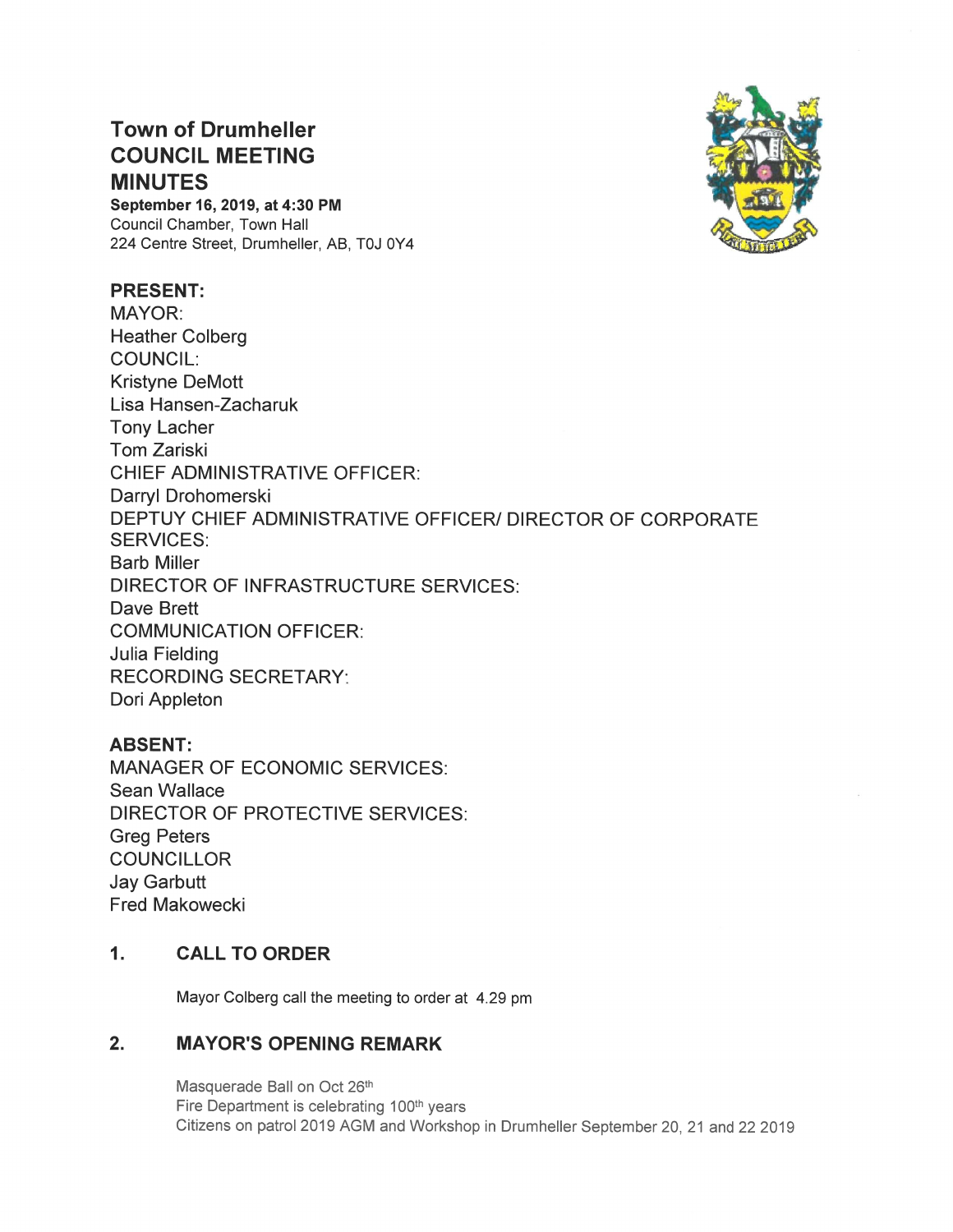**Regular Council Meeting Minutes** September 16, 2019

> East Coulee is hosting pancake breakfast - Sunday, Sep 23, 2018 at 9:00 AM The Badlands Amphitheatre held a Blues and Barbeque on Saturday, September 14 2019 which was great Flat Track Racing Drumheller - September 14 & 15 2019, at the Drumheller Agricultural Society and Drumheller Speedway

Deputy Mayor Swearing In - Councillor Kristyne DeMott for September and October 2019

Proclamation - Prostate Cancer Awareness Month

#### $3.$ **ADOPTION OF AGENDA**

M2019.154 – moved by L. Hansen-Zacharuk, T. Lacher to adopt the agenda as present.

Carried Unanimously.

#### $\mathbf{4}$ . **MINUTES**

#### $4.1.$ ADOPTION OF REGULAR COUNCIL MEETING MINUTES

Regular Council Meeting Minutes - September 3, 2019

**M2019.155** – moved by T. Zariski, L. Hansen-Zacharuk by to adopt minutes of the regular meeting of council minutes of September 3, 2019

Carried Unanimously.

#### $4.2.$ **MINUTES OF MEETING PRESENTED FOR INFORMATION**

Municipal Planning Commission Minutes, August 8 2019 Municipal Planning Commission Minutes, August 22 2019

#### $4.3.$ **BUSINESS ARISING FROM THE MINUTES**

#### 5. **DELEGATIONS**

Amanda Panisiak - Primary Care Network, Community Adult Day Program

Amanda – supplied a handout for Council to review, with regards to the Community adult Day Program for Seniors.

Adult Day Program is for those living at home with cognitive impairment, or diagnosis of dementia. A recreational program to promote social, leisure and physical activity.

Drumheller Geriatric Community Enhancement Coalition - are groups of people who come together around a particular issue, with the goal of being a catalyst for change in their

Ð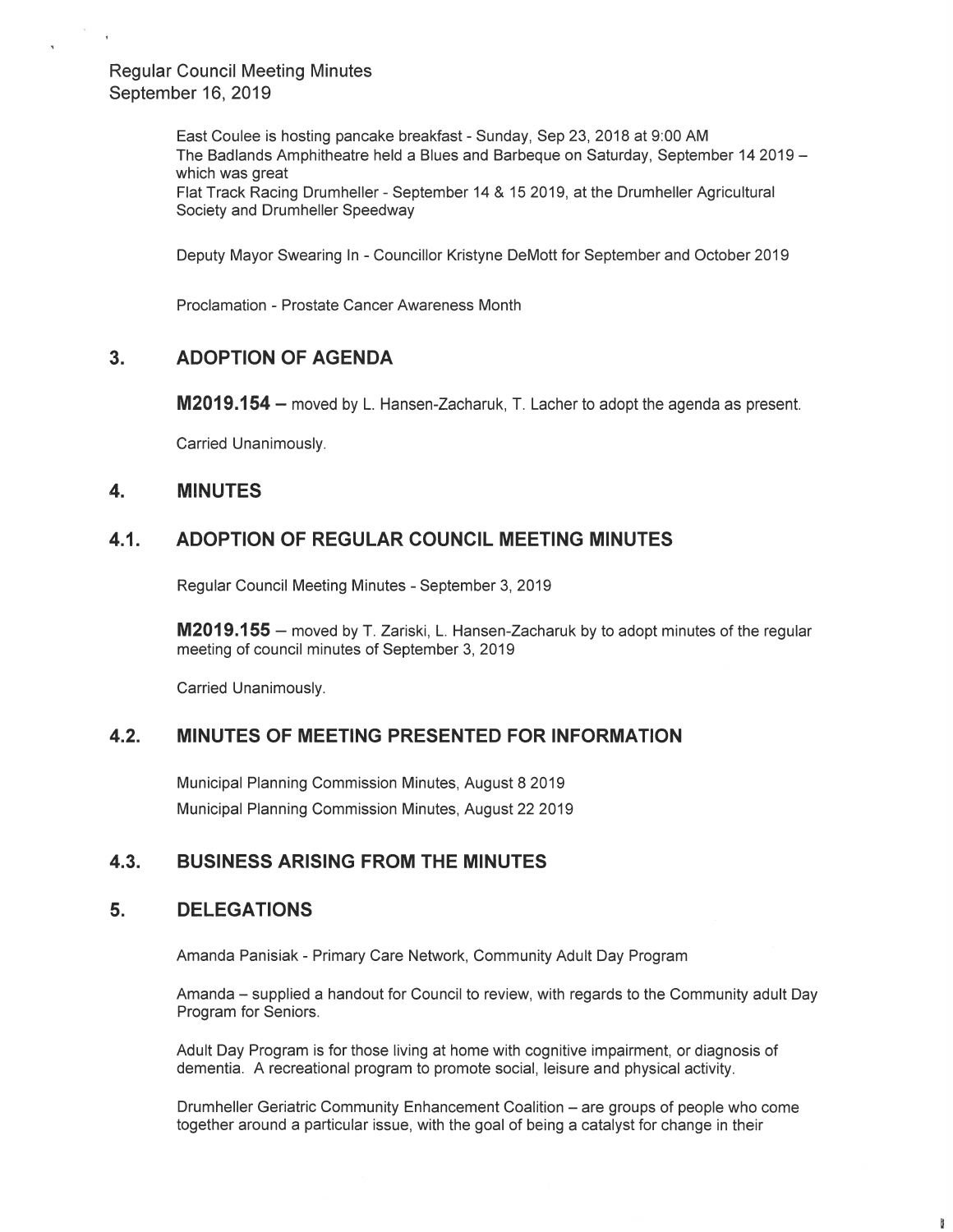community. They value can benefit from diverse membership, egalitarian practices, a board focus and long-term goals. By bringing together people from different sector of society and pooling resources, coalitions can accomplish goals more effectively tan an organization working independently.

The goal of the PHC IGSI(Primary Health Care Integrated Geriatric Services Initiative) is to enhance capacity to recognize, diagnose and provide ongoing care and support to people living with dementia or other geriatric syndromes in the community.

### 6. REQUEST FOR DECISION REPORTS

### 6.1. CAO

Bylaw 18.18 being a bylaw to close a portion of an unused and undeveloped street (Newcastle Trail) - second and third reading

Presented to Council for a first reading Nov 2018 — the piece of property in west Newcastle the very Westend of New Castle the Riverside Ave, there is a plan to sell them some of the land, but we won't do anything more until a burm is built. Went to the province for signature. Part of the agreement is that they're using part of our land.

M2019.156 - for 2<sup>nd</sup> reading L. Hansen-Zacharuk, T. Zariski

Carried Unanimously.

**M2019.157** - for 3<sup>rd</sup> reading T. Zariski, L. Hansen-Zacharuk

Carried Unanimously.

Request for Decision - Arena Rental Rates for Drumheller Dragons

Match the arena rate \$65.25 per hour, to help the team develop their team. And review at the end of the year. Estimate our rate was \$15.00 to \$20.00 higher then the AGHL.

No conflict with ice time.

Question was asked do we have to aline minor hokey with the Dragons — it was purposed and present by the Dragons, which is about lowering the rates at off perk times and fill the unused ice time. By lowering the fee, it gives them more ice time and helps to support the community.

**M2019.158** – moved by L. Hansen-Zacharuk, K. DeMott to adopt Arena Ice Rental Rates for Drumheller Dragons with the Youth Rate for the Drumheller minor Hockey Association for the 2019/2020 season and the that rates and ice time be jointly reviewed at the end of the season.

Carried Unanimously.

# 6.2. DEPUTY CAO I DIRECTOR OF CORPORATE SERVICES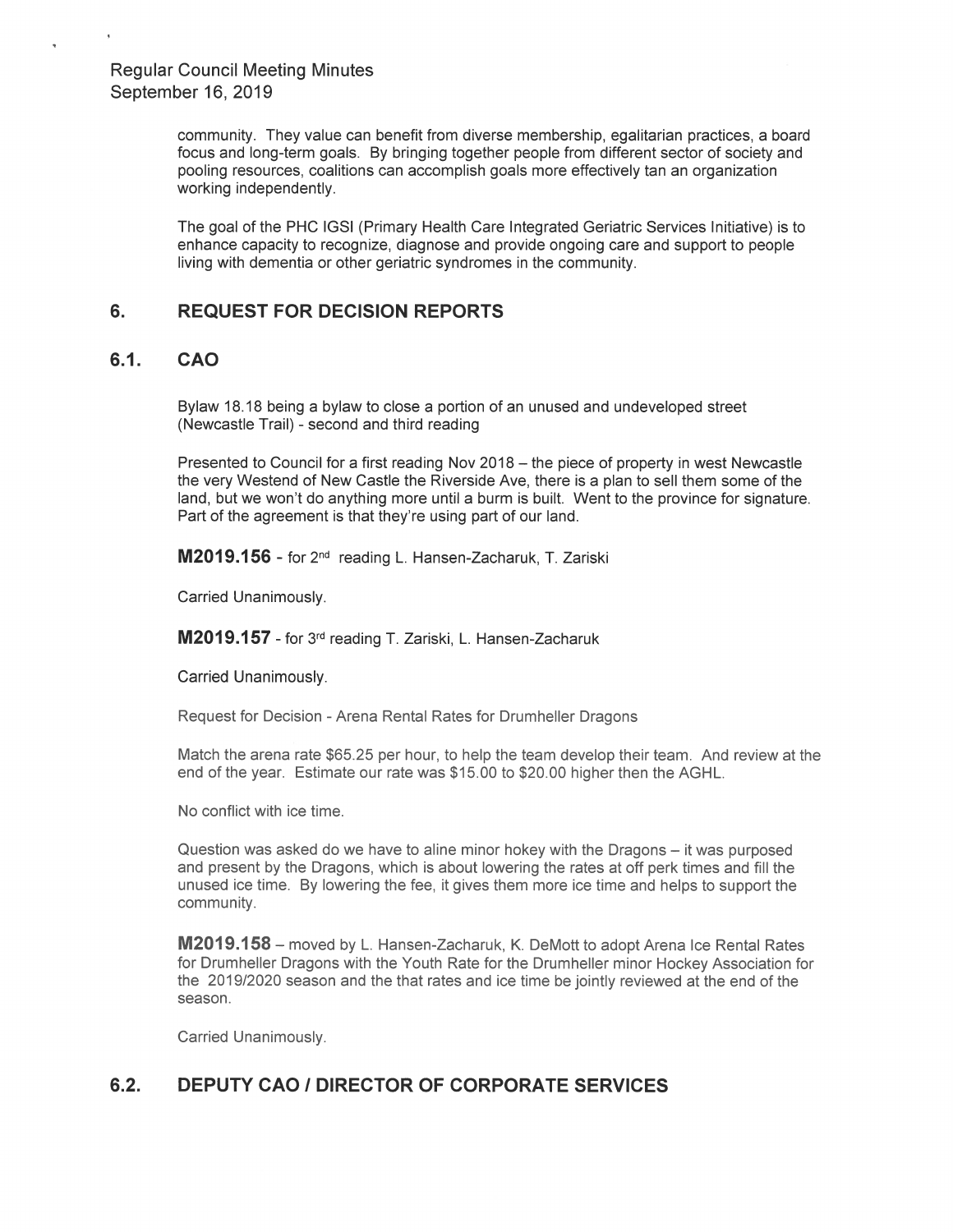Request for Decision – Policy #C-01-19 Remuneration and Expense Allowance for Mayor and Council

B. Miller - The policy that provides the guidance and authority for which to compensate our Drummeller residents within it year following each General Municipal Election to evaluate the<br>current remuneration policy and present a report of findings and recommendations to Council elected officials, requires that Council appoint an independent committee composed of Drumheller residents within 1 year following each General Municipal Election to evaluate the for consideration.

This critical review by committee members is conducted to ensure fair remuneration that This chilcal feview by committee members is conducted to ensure fair remuneration that<br>equitably reflects the time commitment required, the responsibilities held, and the duties barried bat by bibbled bindidle of the Tewit of Brammeller, and indicate<br>information, conducting research and learning of "best practices". carried out by elected officials of the Town of Drumheller, and includes gathering of

.. . Although striking of the committee in 2018 fell within the regular review schedule, unique to this review was that Bill C-44 came into effect on January 1, 2019, eliminating the one-third tax exemption for elected officials in Canada. This Bill, which significantly changed the net having to revise EO remuneration policies within the last 10-12 months. effect of elected official's (EO) remuneration, resulted in municipalities across the country

With the last general municipal election being held on October 16, 2017, a call for volunteers man are need general mannepar erection sering notation to costs from the regular meeting of<br>to serve on the remuneration review committee was issued and during the regular meeting of<br>Council of August 20, 2018, applicants B. Sheddy were appointed to the Committee. Council of August 20, 2018, applicants Ms. D. Lines, Ms. BJ Gallagher, Ms. E. Lefley and Mr.

. . I <sup>H</sup> During the December 17, 2018 meeting, Ms. Lines, Chair, presented the Committee's During the December 17, 2016 meeting, MS. Lines, G<br>findings report and recommendations to Council.

. ' . . . <sup>n</sup> identified the recommendations to be accepted resulting in Council Policy No. C-01-19 Remuneration & Expense Allowance for Mayor and Council which has been attached for Since that time administration has analyzed the recommendations made and Council has adoption.

The next scheduled review of the policy guiding remuneration and expense allowance for<br>Mayor and Council will be 2022 Mayor and Council will be 2022.

 ${\sf M2019.159}$  – moved by T. Zariski, T. Lacher to adopt Council Policy No. C-01-19 Remuneration and Expense Allowance for Mayor and Council as presented.

Carried Unanimously.

# 6.3. DIRECTOR OF INFRASTRUCTURE SERVICES

### 6.4. DIRECTOR OF EMERGENCY / PROTECTIVE SERVICES

- 6.5. MANAGER OF ECONOMIC DEVELOPMENT
- **6.6. COMMUNICATIONS OFFICER**
- 6.7. REVIEW OF STRATEGIC PRIORITIES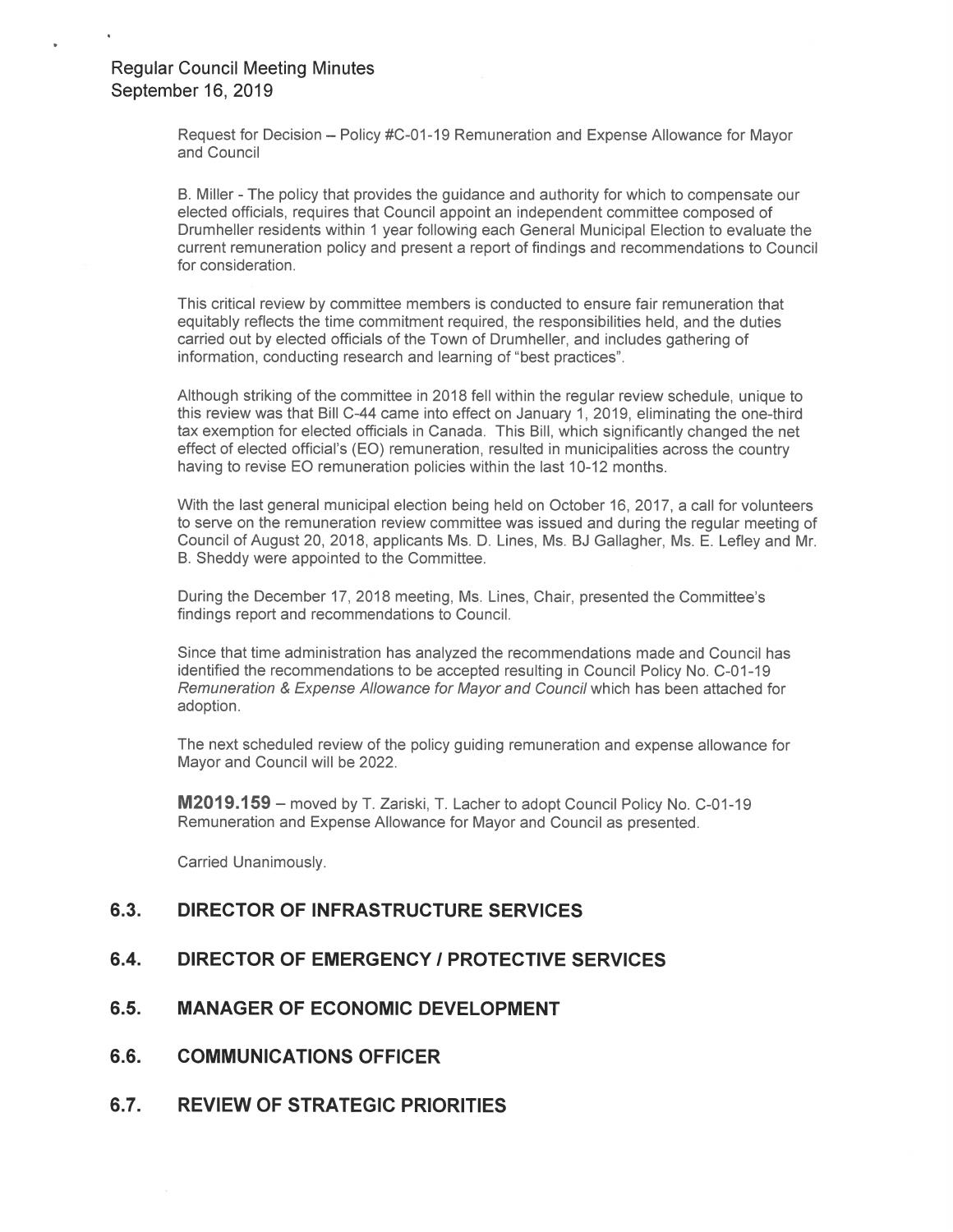### Downtown Plaza II - Update, Dave Brett

High level summery  $-$  to give a partial update there will be a full update in 2 weeks The capital budget sound equipment was rented came out of the operational budget we are getting quotes, as to see what we need and will be looking for a purchase possibly  $2<sup>nd</sup>$  hand. 50k – there has been 30k spent there are a few things that still need to be address, the washroom was rented this year and will get quotes for building a full-time year-round washroom.

The operations budget 10 summer 5 for the fall 15 has been spent however that does included the rental of the bathroom and the sound system

25 events, the entertainment

The farmers market will remain until the end of Oct

The max attendance 320 normal attendance  $100 - 150$ , when the weather was bad attendance was down

Survey by FCSS 196 people replied, generally the replies are positive.

Suggestion was made to go and see the Town of Dorothy's washroom, D. Brett to go and speak to the Town of Dorothy with regards to design and the cost.

Detailed report will be brought back to council Sept 30th

### Dyke Design - Update, Darwin Durnie

Brief overview with the summer months, and with the large scale of this is project. Indigenous is an ongoing discussion.

Municipal development plan to come back to council Sept 30<sup>th</sup>

EmergPlan - Darwin Durnie is working with G. Peters, exercise to happen this fall and put everything into a 5-year project.

Canadian/AB - re the grant funding the federal election will close and give us some kind of certainty.

Suggestion was made that D. Durnie, T. Lacher, D. Drohomerski to have a discussion and review with regards to the land use by-law.

There has been meetings with Palliser and Ministries to deal with the high priorities, there was a lot of discussion at MPC. There is some changes that need to be made to the land use by-law - there are things that are not written in the by-law that need to be added.

Council would like this to come back September 30th.

### Poverty Reduction - Terms of Reference / Update - FCSS - April Harrison

A. Harrison – supplied a hand out for council to read and review.

There is an Alliance, representative from, Business Sector, Mental/Health, Community Members, Ministerial, Social Services Agencies, Housing, Education, Employment Services, Government and Transport.

Achieved to date:

- Significant buy-in from a cross-section of stakeholder.  $\bullet$
- Identified 6 key priority focus areas.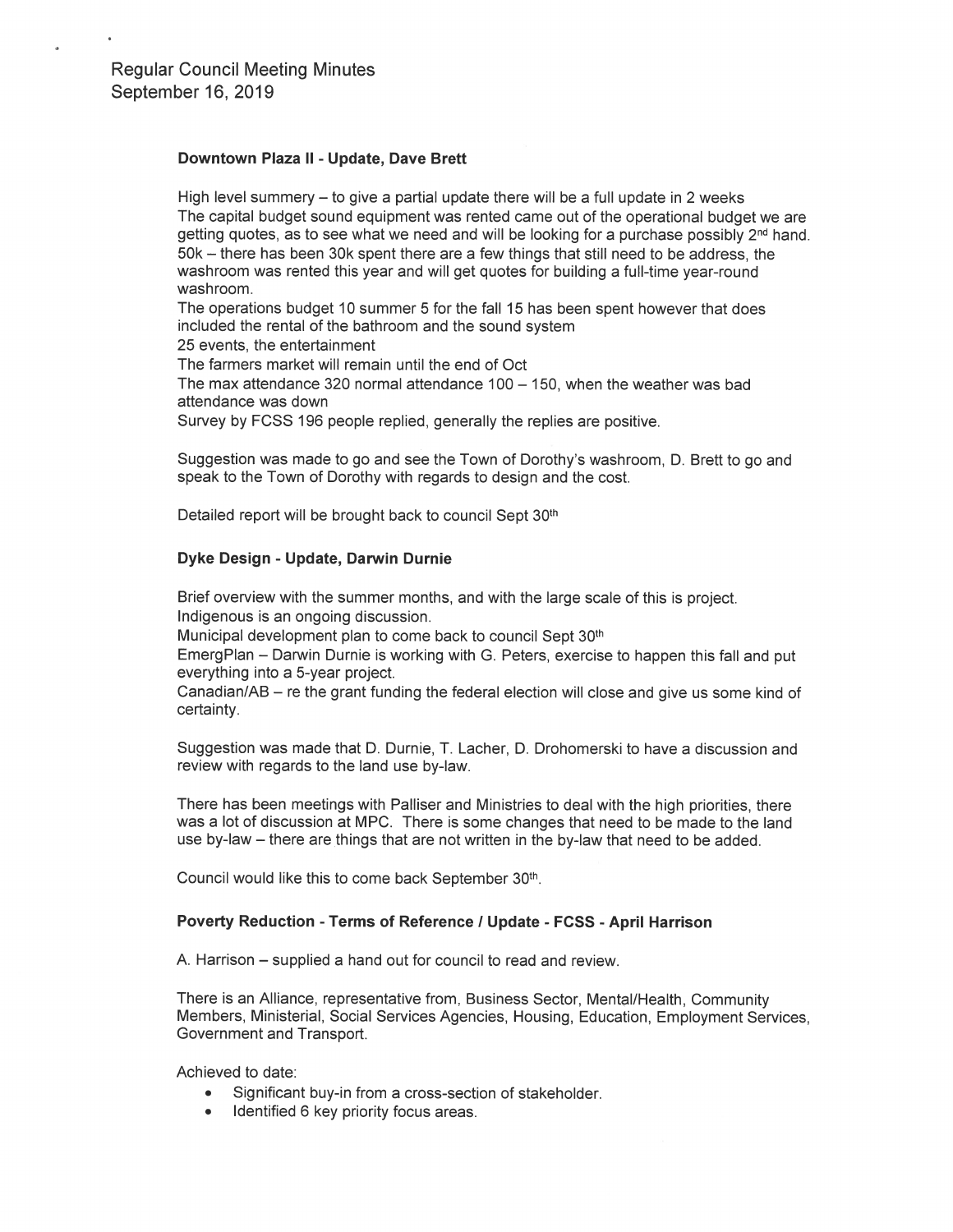## Regular Council Meeting Minutes September 16, 2019

- actively participate in society. thrive, free from poverty, living with a sense dignity and embracing opportunities to • Vision: Drumheller is a community in which all people have equitable opportunity to
- Mission: to address root causes of poverty.
- Goals: Identify and implement innovative strategies, go beyond meeting basic need through programs, streamline information, Facilitate increased accessibility to resources, improve collaboration among governments, policies, laws and programs will ensure sufficient income.
- 6 Priority Focus Areas: Housing, Financial Literacy, Food Security, Mental Health and Addictions, Social Inclusion, Transport
- "' n. Reducing Poverty Network \$500.00 for the first year and then \$1,000.00 each year Request the Town of Drumheller proclaims October "End Poverty Month", include ,. funds for Poverty Reduction work in 2020 budget. n Provincial/National movements, Greater engagement with community members with Next Steps: Require a formal Poverty Reduction Strategy, join Tamarack's City after, Restructure the DPRA, Need to align our work with that of other communities & lived experience, Greater engagement with the business sector, Increased collaboration with DHA, Suggested revision to the Recreation Fee Assistance Policy,

\$12,000.00 was spent in emergency housing for families to stay in hotels.

Example: Canmore has a \$20.03 the living wage when they brought in transit it was \$17.00 Question was asked as to how success will be measured ? — prevention is the key to it, which is significant.

Question was asked with regards to the mental health and addiction issue – regarding the disposal of the needles that seem to be showing up in our community, Turning Point does have a worker that comes to the community a couple times a month to take and clean up used needles.

Suggestion was for the community to have sharps containers in the community to have safe disposal for needles.

Council would like this to come back Oct 21<sup>st</sup>

### 7. PRESENTATION OF QUARTERLY REPORTS BY ADMINISTRATION

- 8. PUBLIC HEARING TO COMMENCE AT 5:30 PM
- 9. PUBLIC HEARING DECISIONS
- 10. UNFINISHED BUSINESS
- 11. NOTICE OF MOTION
- 12. COUNCILLOR REPORTS
- 13. IN-CAMERA MATTERS

M2019.160 L. Hansen-Zacharuk, K. DeMott to go in camera.